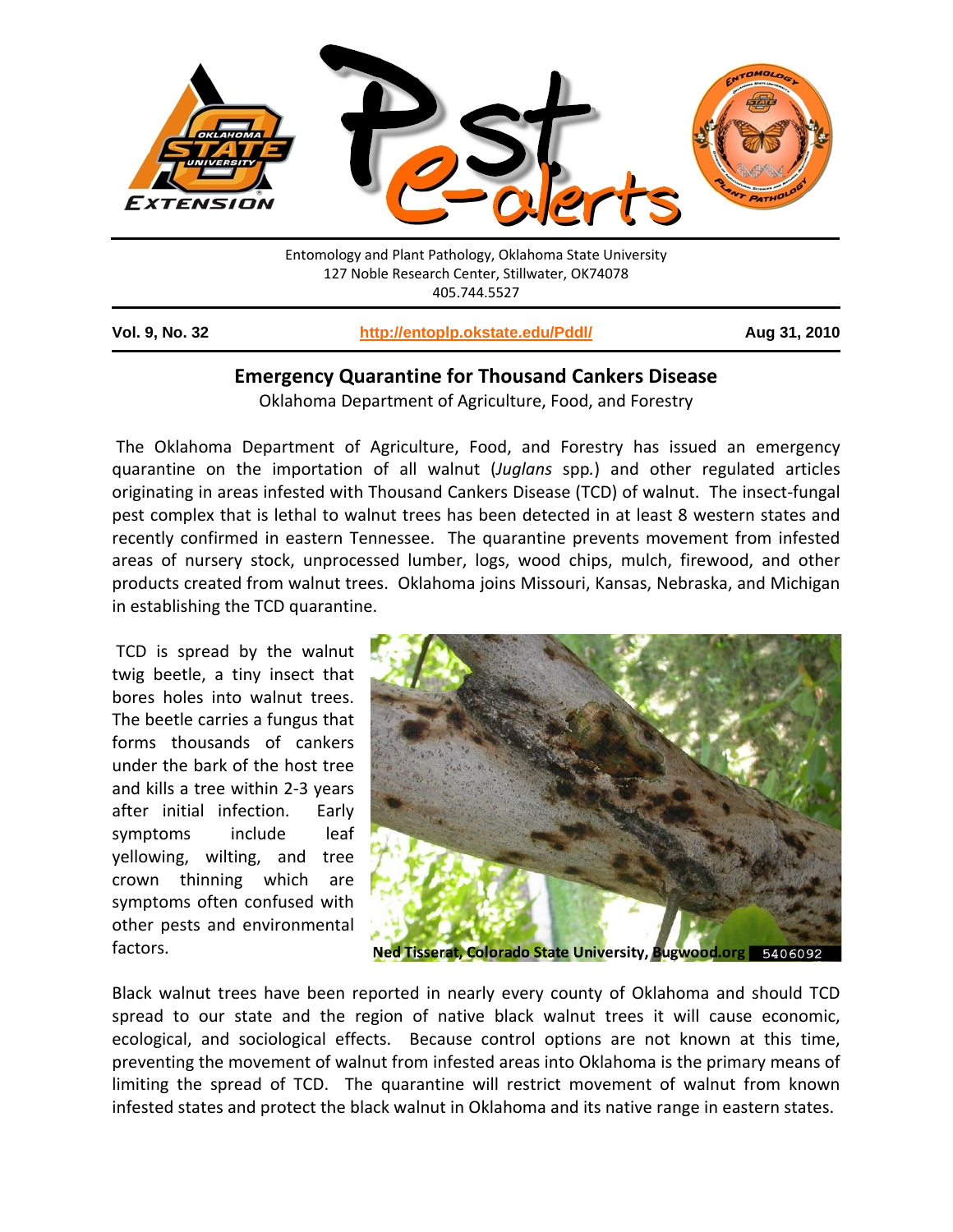#### **QUARANTINED AREAS**:

The entire states of Arizona, California, Colorado, Idaho, Nevada, New Mexico, Oregon, Utah, Washington, and any other state or foreign country known to be infested.

### **REGULATED PRODUCTS**:

- 1. All plant and plant parts of the genus *Juglans* including but not limited to nursery stock, budwood, scionwood, green lumber, and other living, dead, cut, or fallen, including logs, boards, firewood, stumps, burls, roots, branches, bark, mulch, chips, and lumber for wood packing material.
- 2. All life states of the walnut twig beetle (*Pityophthorus juglandis*).
- 3. The fungal pathogen *Geosmithia morbida* sp*. nov.*

## **CONDITIONS AND RESTRICTIONS**:

- 1. All regulated articles originating from quarantined areas are prohibited entry into or transition through the State of Oklahoma unless accompanied by a phytosanitary certificate from the state of origin declaring, "*The article was officially inspected after harvest and found free of the fungus* Geosmithia*, the walnut twig beetle, and bark, and the articles were stored in such a manner to remain free of the walnut twig beetle in storage and transit."*
- 2. Regulated articles originating in an area not known to have thousand cankers disease but in transit through an area known to have thousand cankers disease shall be regulated articles.
- 3. Regulated articles to be used for research purposes may move under a compliance agreement with ODAFF Plant Protection Section.
- 4. Interstate and intrastate movement of regulated articles and all living stages of the walnut twig beetle (*Pityophthorus juglandis*) and the thousand canker disease fungal pathogen, *Geosmithia morbida* sp*. nov.* for scientific or experimental purposes may move under compliance agreement and scientific permit.

# **Fall Armyworms Should Be On Our "Scouting Radar" in Pasture and Seedling Wheat**

\_\_\_\_\_\_\_\_\_\_\_\_\_\_\_\_\_\_\_\_\_\_\_\_\_\_\_\_\_\_\_\_\_\_\_\_\_\_\_\_\_\_\_\_\_\_\_\_\_\_\_\_\_\_\_\_\_\_\_\_\_\_\_\_\_\_\_\_\_\_\_\_\_\_\_\_\_\_

Tom A. Royer, Extension Entomologist

On August 27, Dr. Doug Johnson, Extension Entomologist at the University of Kentucky reported on the numbers of fall armyworm moths he caught in his pheromone traps in western Kentucky. In his own words, he said "I do not wish to be the little boy crying wolf, but his event is unprecedented in the years that the University of Kentucky - Integrated Pest Management (UK‐IPM) program has collected pheromone trapping data."

On August 20, his trap counts averaged 52 moths per trap week. On Aug 27, counts rose to 1,038 moths per trap week. He said in the 15 years he has been trapping, the most he had ever